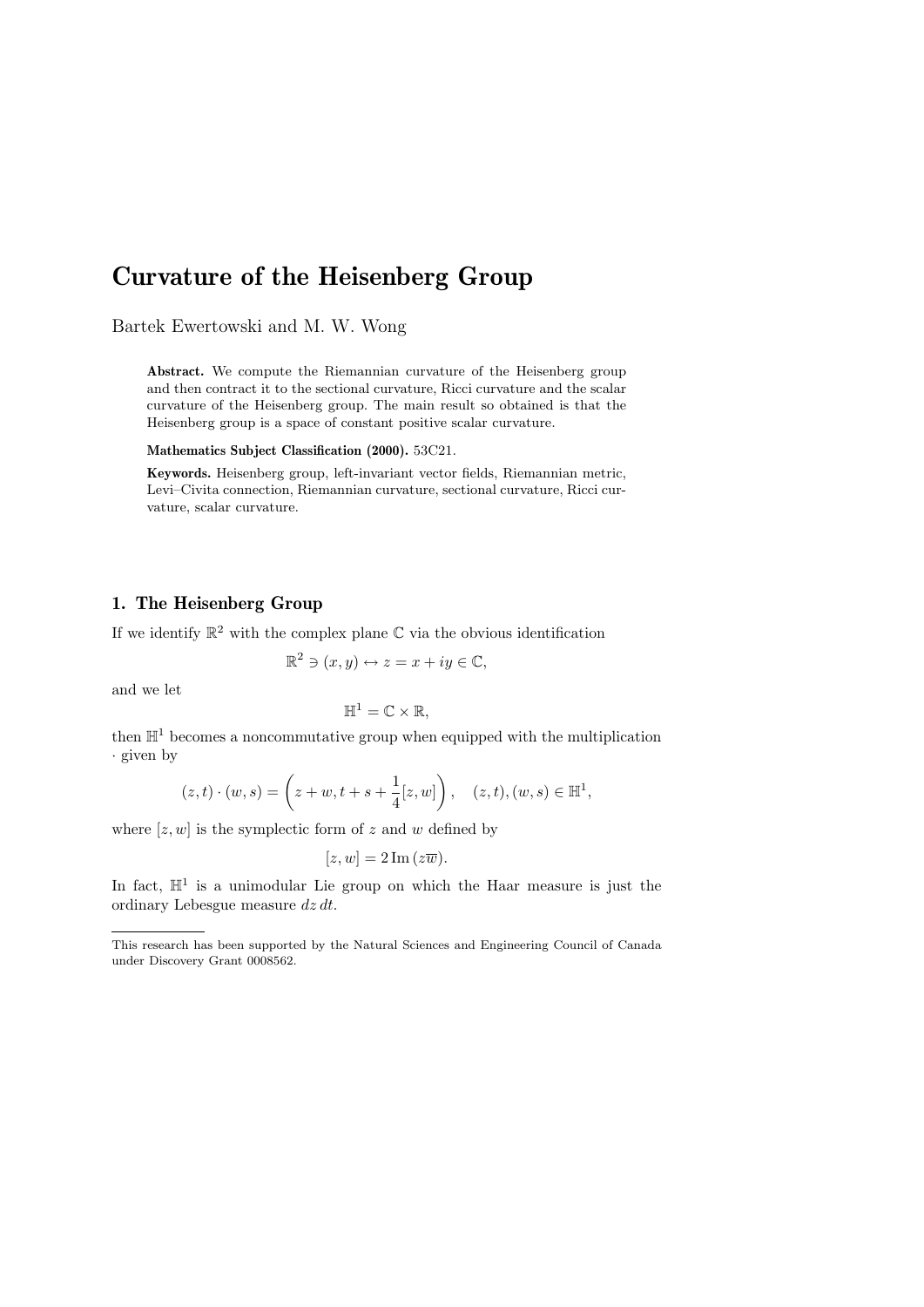Let  $\mathfrak h$  be the Lie algebra of left-invariant vector fields on  $\mathbb H^1$ . Then a basis for  $\mathfrak h$  is given by X, Y and T, where

$$
X = \frac{\partial}{\partial x} + \frac{1}{2}y\frac{\partial}{\partial t},
$$

$$
Y = \frac{\partial}{\partial y} - \frac{1}{2}x\frac{\partial}{\partial t}
$$

and

$$
T=\frac{\sigma}{\partial t}.
$$

∂

It can be checked easily that

$$
[X,Y] = -T
$$

and all other commutators among  $X, Y$  and  $T$  are equal to 0.

The aim of this paper is to prove that the scalar curvature of the Heisenberg group is a positive number. This is achieved by contracting from the Riemannian curvature to the scalar curvature through the sectional curvature and the Ricci curvature. The interest in curvature of the Heisenberg group  $\mathbb{H}^1$  stems from the fact  $[?]$  that  $\mathbb{H}^1$  can be thought of as the three-dimensional surface that is the boundary of the four-dimensional Siegel domain, so curvature of the Heisenberg group  $\mathbb{H}^1$  may be of some interest in physics.

Results on curvature of the Heisenberg group exist in the literature with a host of different notation and convention. See, for instance, [2, 6, 7]. This paper is another attempt to give a self-contained, elementary and streamlined account based on the notions that can be found in any graduate textbook on Riemannian geometry.

Since indices permeate Riemannian geometry, we find it convenient to label the vector fields  $X$ ,  $Y$  and  $T$  by  $X_1$ ,  $X_2$  and  $X_3$  respectively.

### 2. The Riemannian Metric

We begin with the fact that there exists a left-invariant Riemannian metric  $q$  on  $\mathbb{H}^1$  that turns  $X_1$ ,  $X_2$  and  $X_3$  into an orthonormal basis for h with respect to an inner product denoted by (, ). In fact,

$$
g(x, y, t) = \begin{bmatrix} 1 + (y^2/4) & -xy/4 & -y^2/2 \\ -xy/4 & 1 + (x^2/4) & x/2 \\ -y^2/2 & x/2 & 1 \end{bmatrix}
$$

for all  $(x, y, t) \in \mathbb{H}^1$ . Equivalently, the arclength variable ds is given by

$$
ds2 = dx2 + dy2 + \left(dt - \frac{ydx - xdy}{2}\right)2.
$$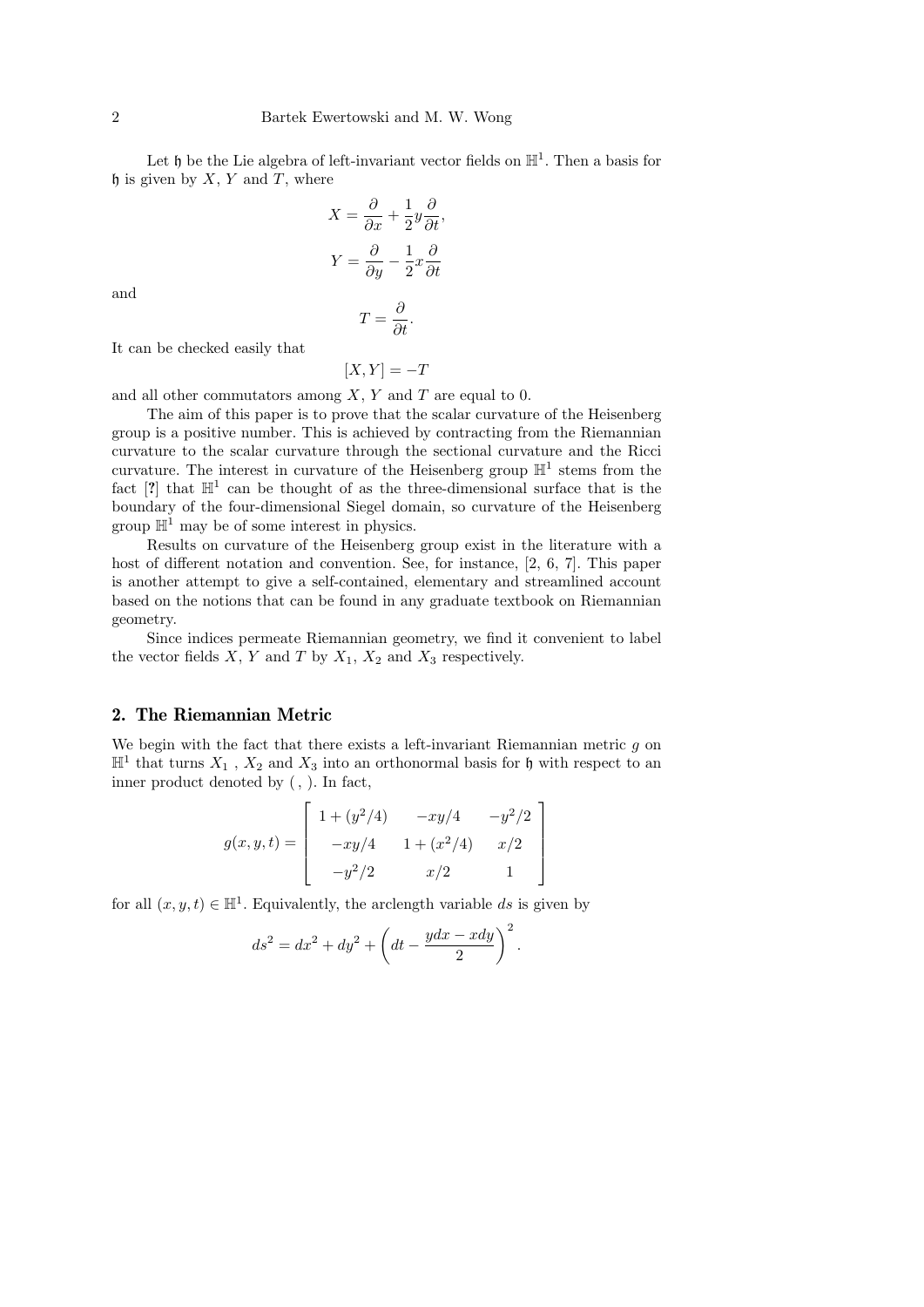## 3. The Levi–Civita Connection

A connection  $\nabla$  on  $\mathbb{H}^1$  is a mapping

$$
\mathfrak{h}\times\mathfrak{h}\ni(X,Y)\mapsto\nabla_XY\in\mathfrak{h}
$$

such that

- $\nabla_X(Y+Z) = \nabla_X Y + \nabla_X Z,$ •  $\nabla_{X+Y} Z = \nabla_X Z + \nabla_Y Z,$
- $\nabla_X(fY) = X(f)Y + f\nabla_X Y,$
- $\nabla_{fX}Y = f\nabla_{X}Y$

for all vector fields X, Y and Z in h and all  $C^{\infty}$  real-valued function f on  $\mathbb{H}^{1}$ . The torsion T of the connection  $\nabla$  is a mapping that assigns to two vector fields X and Y in h another vector field  $T(X, Y)$  in h given by

$$
T(X,Y) = \nabla_X Y - \nabla_Y X - [X,Y].
$$

A connection  $\nabla$  on  $\mathbb{H}^1$  is said to be *compatible* with the Riemannian metric g on  $\mathbb{H}^1$  if

$$
X(Y, Z) = (\nabla_X Y, Z) + (Y, \nabla_X Z)
$$
\n(3.1)

for all vector fields  $X$  Y and Z in  $\mathfrak h$ .

**Remark 3.1.** In (3.1),  $(Y, Z)$  is a real-valued function, so  $X(Y, Z)$  is also a realvalued function, and the equation expresses an equality of real-valued functions.

The following result is crucial.

**Theorem 3.2.** There exists a unique affine connection  $\nabla$  on  $\mathbb{H}^1$  such that  $\nabla$  is torsion-free, i.e.,

$$
T(X,Y) = 0
$$

for all vector fields X and Y in h and  $\nabla$  is compatible with the Riemannian metric g on  $\mathbb{H}^1$ .

**Proof** The metric  $q$  is given by

$$
g_{ij} = (X_i, X_j), \quad i, j = 1, 2, 3.
$$

By compatibility,

$$
X_i g_{jk} = (\nabla_{X_i} X_j, X_k) + (X_j, \nabla_{X_i} X_k), \quad i, j, k = 1, 2, 3. \tag{3.2}
$$

Since  $\nabla$  is torsion-free, it follows that

$$
\nabla_{X_i} X_j - \nabla_{X_j} X_i = [X_i, X_j], \quad i, j = 1, 2, 3.
$$

Permuting the indices in (3.2), we obtain

$$
X_j g_{ik} = (\nabla_{X_j} X_i, X_k) + (X_i, \nabla_{X_j} X_k)
$$
\n(3.3)

$$
X_k g_{ij} = (\nabla_{X_k} X_i, X_j) + (X_i, \nabla_{X_k} X_j). \tag{3.4}
$$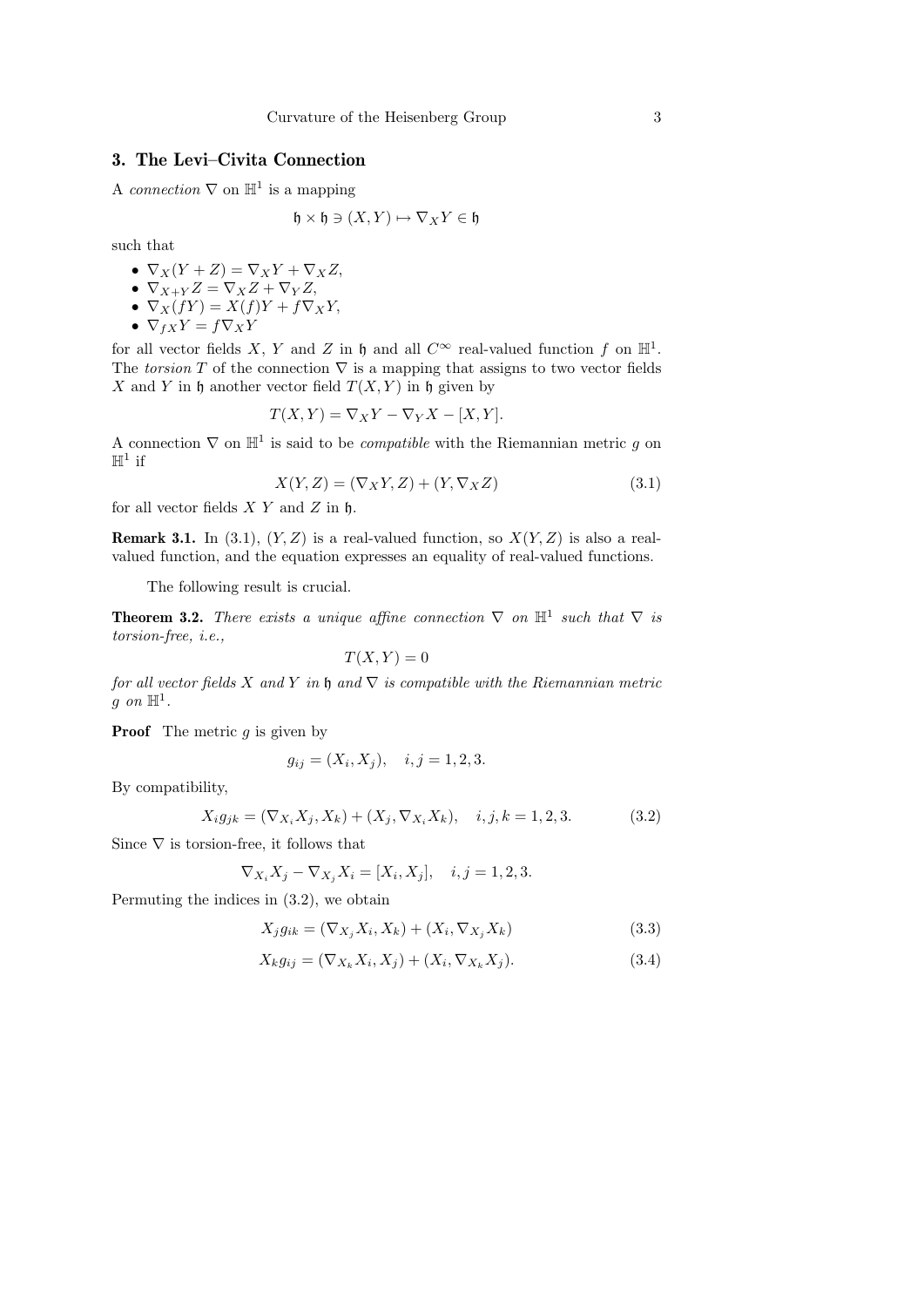By (3.2), (3.3) and (3.4), we get

$$
X_i g_{jk} + X_j g_{ik} - X_k g_{ij}
$$
  
= 2( $\nabla_{X_i} X_j, X_k$ ) - ([ $X_i, X_j$ ],  $X_k$ ) + ([ $X_j, X_k$ ],  $X_i$ ) - ([ $X_k, X_i$ ],  $X_j$ ). (3.5)

Thus, the uniquess of  $\nabla$  follows. For the existence, For i, j, k = 1, 2, 3, let

$$
\Gamma_{ij}^k = \frac{1}{2} \sum_{l=1}^3 (X_i g_{jl} + X_j g_{il} - X_l g_{ij}) g^{lk},
$$

where  $[g^{jk}]$  is the inverse of  $[g_{ij}]$ , and we define  $\nabla_{X_i} X_j$  by

$$
\nabla_{X_i} X_j = \sum_{k=1}^3 \Gamma_{ij}^k X_k.
$$

 $\Box$ 

The connection alluded to in Theorem 3.2 is known as the Levi-Civita con*nection*. The functions  $\Gamma_{ij}^k$  are called the Christoffel symbols. We shall work with the Levi–Civita connection from now on.

#### 4. The Riemannian Curvature

Let  $\nabla$  be the Levi–Civita connection on  $\mathbb{H}^1$ . Then the Riemannian curvature R on  $\mathbb{H}^1$  is the mapping that assigns three vector fields X, Y and Z in h another vector field in  $\mathfrak h$  denoted by  $R(X, Y)Z$  and given by

$$
R(X,Y)Z = \nabla_X \nabla_Y Z - \nabla_Y \nabla_X Z - \nabla_{[X,Y]} Z.
$$
\n(4.1)

**Remark 4.1.** An intuitive way to think of the Riemannian curvature  $R$  is that it measures the deviation of  $\nabla_X \nabla_Y - \nabla_Y \nabla_X$  from  $\nabla_{[X,Y]}$ . It should be noted that the opposite sign of  $R$  is also common in the literature. For example, the sign used in [5] is different from the one used in this paper

The Riemannian curvature has many symmetries as given by the following theorem, which can be proved easily using (4.1).

**Theorem 4.2.** Let  $X, Y, Z$  and  $W$  be in  $\mathfrak{h}$ . Then we have the following symmetries.

- $R(X, Y)Z + R(Y, X)Z = 0$ ,
- $(R(X, Y)Z, W) + (R(X, Y)W, Z) = 0,$
- $R(X, Y)Z + R(Y, Z)X + R(Z, X)Y = 0,$
- $(R(X, Y)Z, W) = (R(Z, W)X, Y).$

In order to perform computations on the Heisenberg group  $\mathbb{H}^1$ , the following theorem is very useful.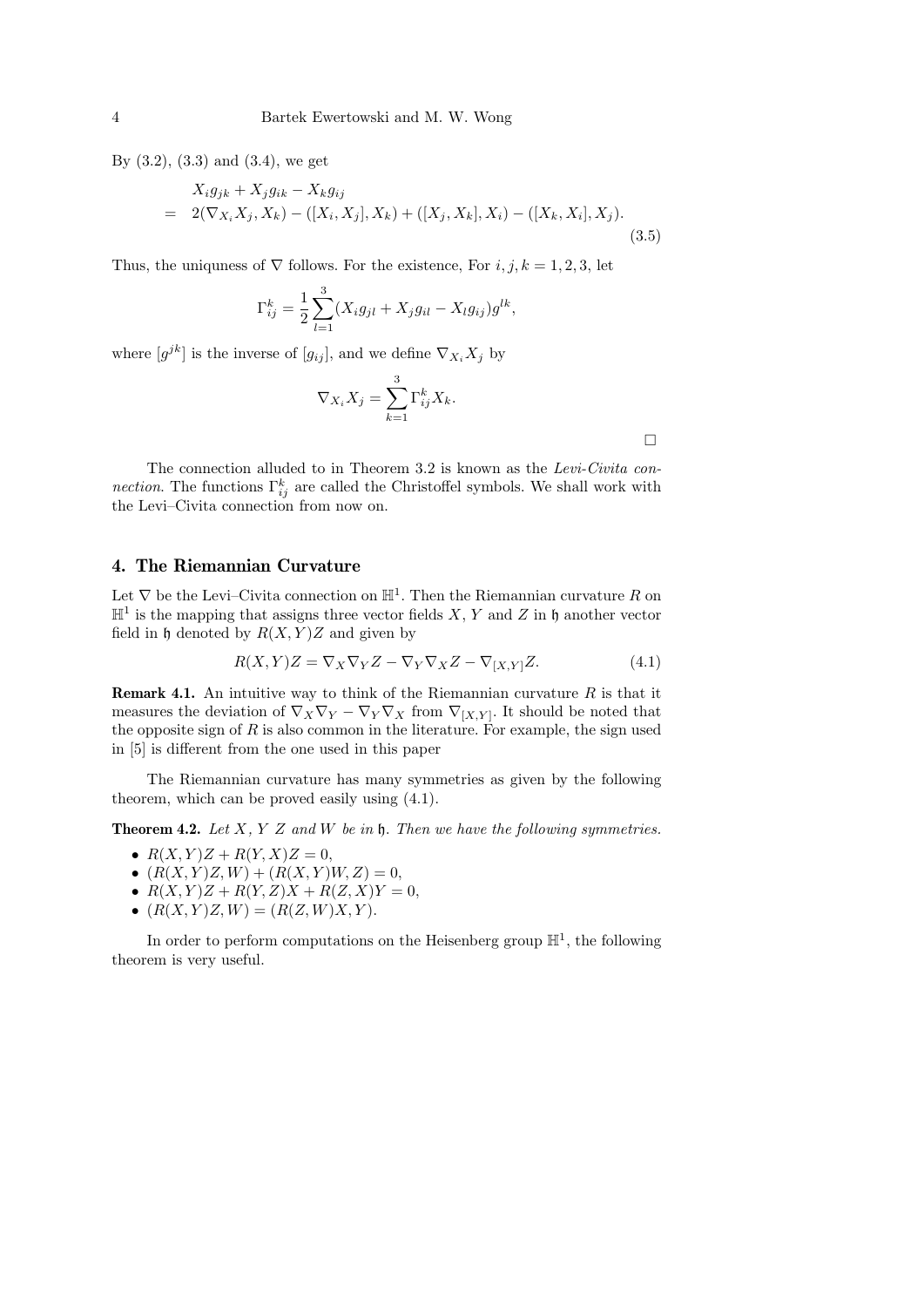**Theorem 4.3.** For all vector fields  $X$ ,  $Y$  and  $Z$  in  $\mathfrak{h}$ , we have

$$
(\nabla_X Y, Z) = \frac{1}{2} \{ (Z, [X, Y]) - (Y, [X, Z]) - (X, [Y, Z]) \}.
$$

Proof By compatibility,

$$
X(Y, Z) = (\nabla_X Y, Z) + (Y, \nabla_X Z) = 0,
$$
  
\n
$$
Y(X, Z) = (\nabla_Y X, Z) + (X, \nabla_Y Z) = 0,
$$
  
\n
$$
Z(X, Y) = (\nabla_Z X, Y) + (X, \nabla_Z Y) = 0.
$$

Since  $\nabla$  is torsion-free, we use the Jacobi identity to the effect that

$$
[X, [Y, Z]] + [Y, [Z, X]] + [Z, [X, Y]] = 0
$$

to get

$$
0=2(\nabla_XY,Z)-(Z,[X,Y])+(Y,[X,Z])+(X,[Y,Z]),
$$
 as asserted.

The following two theorems can be proved by direct computations.

**Theorem 4.4.** The Levi-Civita connection  $\nabla$  is given by

$$
\nabla_{X_1} X_1 = 0, \qquad \nabla_{X_1} X_2 = -\frac{1}{2} X_3, \quad \nabla_{X_1} X_3 = \frac{1}{2} X_2,
$$
  
\n
$$
\nabla_{X_2} X_1 = \frac{1}{2} X_3, \quad \nabla_{X_2} X_2 = 0, \qquad \nabla_{X_2} X_3 = -\frac{1}{2} X_1,
$$
  
\n
$$
\nabla_{X_3} X_1 = \frac{1}{2} X_2, \quad \nabla_{X_3} X_2 = -\frac{1}{2} X_1, \quad \nabla_{X_3} X_3 = 0.
$$

We can now give a useful formula for the Riemannian curvature.

**Theorem 4.5.** For all vector fields  $X$ ,  $Y$  and  $Z$  in  $\mathfrak{h}$ ,

$$
R(X,Y)Z = -\frac{3}{4}((Y,Z)X - (X,Z)Y) + (Y,X_3)(Z,X_3)X - (X,X_3)(Z,X_3)Y + (X,X_3)(Y,Z)X_3 - (Y,X_3)(X,Z)X_3.
$$

# 5. The Sectional Curvature

Let  $X$  and  $Y$  be two orthonormal vector fields in  $\mathfrak h$ . Then  $X$  and  $Y$  determine a plane in  $\mathfrak h$ . Using left translations, we get a plane bundle on  $\mathbb{H}^1$ . Let  $(z, t) \in \mathbb{H}^1$ . Then we can find a neighborhood U of the origin in  $T_{(z,t)}\mathbb{H}^1$  and a neighborhood of  $(z, t)$  in  $\mathbb{H}^1$  such that the exponential mapping  $\exp: U \to N$  is a diffeomorphism. As such, the plane (a subspace of  $T_{(z,t)}\mathbb{H}^1$ ) induces a submanifold of  $\mathbb{H}^1$  locally and its curvature is given by the so-called sectional curvature that we can now define.

**Definition 5.1.** Let X and Y be orthonormal vector fields in  $\mathfrak{h}$ . Then the sectional curvature  $S(X, Y)$  determined by X and Y is a number given by

$$
S(X, Y) = (R(X, Y)X, Y).
$$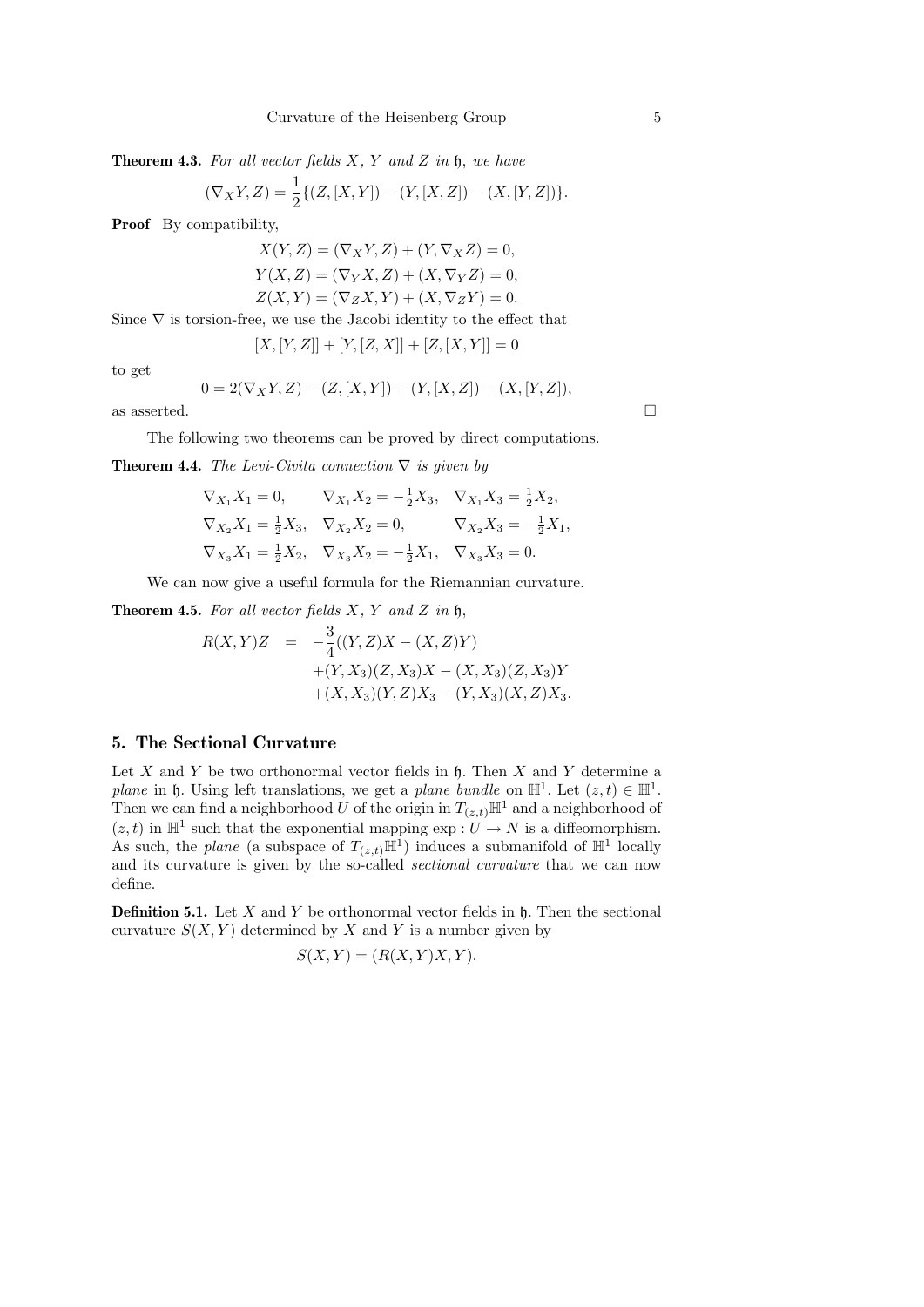We can now compute the sectional curvature of the Heisenberg group.

**Theorem 5.2.** Let  $X$  and  $Y$  be orthonormal vector fields in  $\mathfrak{h}$ . Then

$$
S(X,Y) = \frac{3}{4} - (X,X_3)^2 - (Y,X_3)^2.
$$

Proof By Theorem 4.5,

$$
R(X,Y)X
$$
  
=  $-\frac{3}{4}[(Y,X)X - (X,X)Y]$   
+ $(Y, X_3)(X, X_3)X - (X, X_3)(X, X_3)Y$   
+ $(X, X_3)(Y, X)X_3 - (Y, X_3)(X, X)X_3.$ 

So,

$$
(S(X,Y) = (R(X,Y)X,Y) = \frac{3}{4} - (X,X_3)^2 - (Y,X_3)^2.
$$

 $\Box$ 

# 6. The Ricci Curvature

Let  $X$  and  $Y$  be vector fields in  $\mathfrak h$ . Then we consider the linear mapping

$$
\mathfrak{h}\ni Z\mapsto R(X,Z)Y\in\mathfrak{h}.
$$

We denote this mapping by  $M(X, Y) : \mathfrak{h} \to \mathfrak{h}$  and we define the Ricci curvature  $r(X, Y)$  of the Heisenberg group by

$$
r(X, Y) = \text{tr } M(X, Y).
$$

**Theorem 6.1.** Let  $X$  and  $Y$  be vector fields in  $\mathfrak{h}$ . Then the Ricci curvature of  $r(X, Y)$  of the Heisenberg group is given by

$$
r(X,Y) = \frac{1}{2}(X,Y) - (X,X_3)(Y,X_3).
$$

**Proof** Using the orthonormal basis  $X_1$ ,  $X_2$  and  $X_3$  for  $\mathbb{H}^1$ , we get by means of Theorem 4.5

$$
R(X, X_j)Y
$$
  
=  $-\frac{3}{4}[(X_j, Y)X - (X, Y)X_j]$   
+ $(X_j, X_3)(Y, X_3)X - (X, X_3)(Y, X_3)X_j$   
+ $(X, X_3)(X_j, Y)X_3 - (X_j, X_3)(X, Y)X_3.$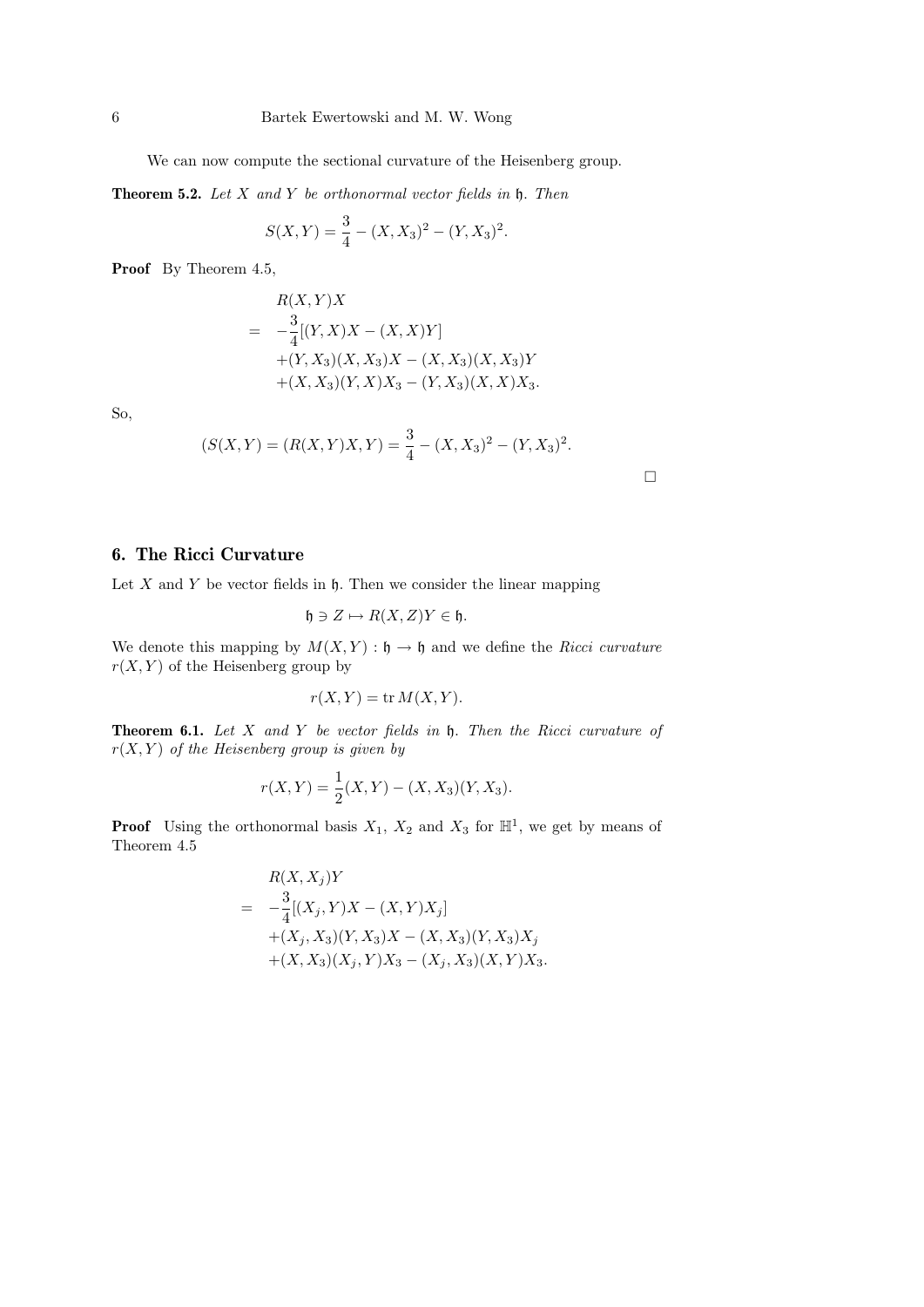So, for  $j = 1, 2, 3$ ,

$$
(R(X, X_j)Y, X_j)
$$
  
=  $-\frac{3}{4}[(X_j, Y)(X, X_j) - (X, Y)]$   
+ $(X_j, X_3)(Y, X_3)(X, X_j) - (X, X_3)(Y, X_3)$   
+ $(X, X_3)(X_j, Y)(X_3, X_j) - (X_j, X_3)(X, Y)(X_3, X_j).$ 

Therefore by Parseval's identity,

$$
\text{tr}\,M(X,Y) \\
= -\frac{3}{4}[(X,Y) - 3(X,Y)] \\
+ (X,X_3)(Y,X_3) - 3(X,X_3)(Y,X_3) \\
+ (X,X_3)(Y,X_3) - (X,Y) \\
= \frac{1}{2}(X,Y) - \frac{5}{4}(X,X_3)(Y,X_3),
$$

as required.  $\hfill \square$ 

By Theorem 6.1, the Ricci curvature is the mapping Ric :  $\mathfrak{h} \to \mathfrak{h}$  given by

$$
Ric(X) = \frac{1}{2}X - (X, X_3)X_3
$$

for all  $X$  in  $\mathfrak h$ .

# 7. The Scalar Curvature

The scalar curvature  $\kappa$  of the Heisenberg group is defined by

$$
\kappa = \text{tr}(\text{Ric}).
$$

**Theorem 7.1.** The scalar curvature  $\kappa$  of the Heisenberg group is given by

$$
\kappa=\frac{1}{2}.
$$

**Proof** Let  $X_1, X_2$  and  $X_3$  be an orthonormal basis for  $\mathbb{H}^1$ . Then

 $\kappa$ 

$$
= tr (Ric)
$$
  
=  $\sum_{j=1}^{3} (Ric X_j, X_j)$   
=  $\frac{1}{2} \sum_{j=1}^{3} (X_j, X_j) - \sum_{j=1}^{3} (X_j, X_3)^2$   
=  $\frac{3}{2} - 1 = \frac{1}{2}.$ 

 $\Box$